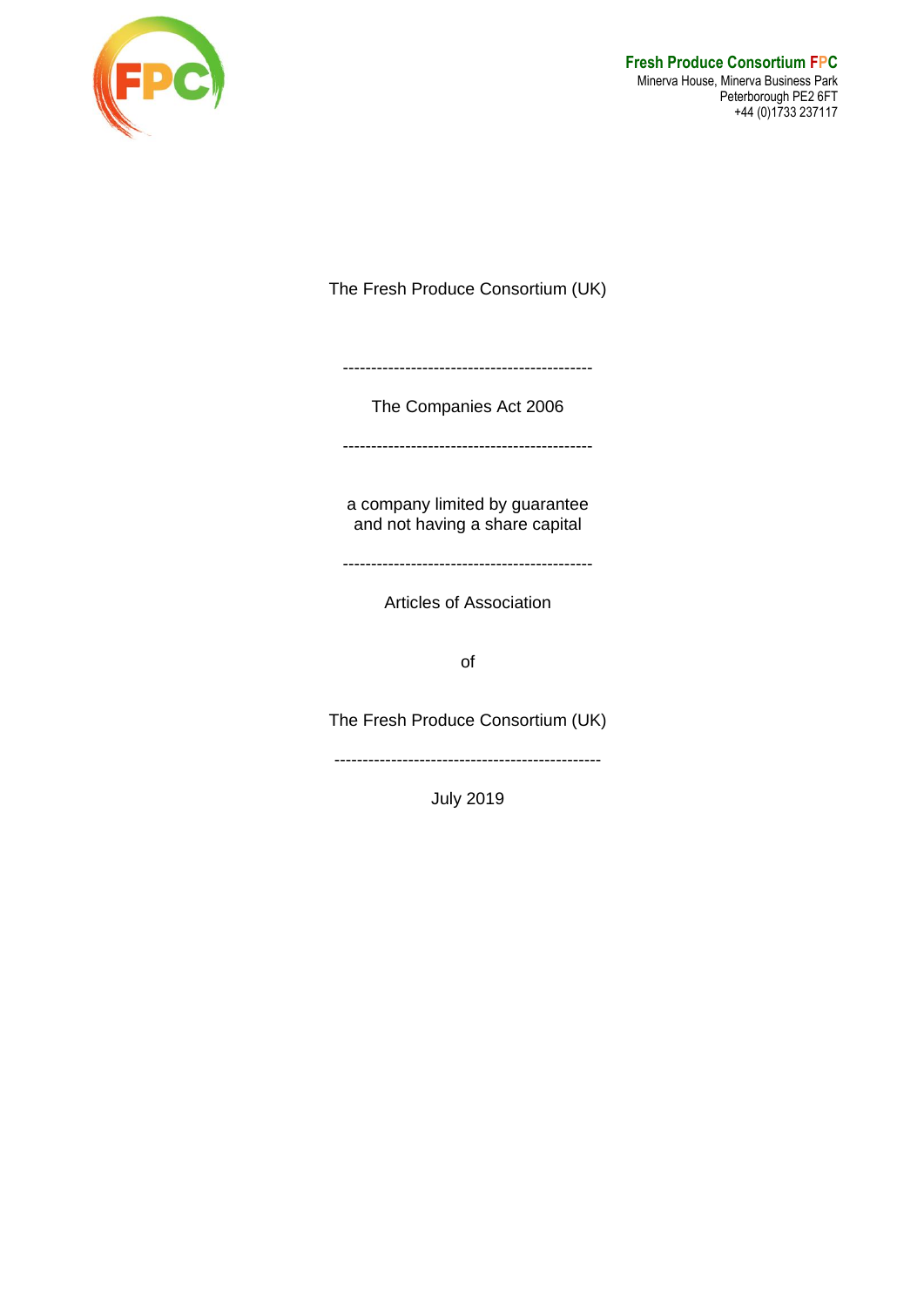

# The Fresh Produce Consortium (UK)(the "Company")

## **GENERAL**

In these Articles the words standing in the first column of the table below shall bear the meaning set opposite to them respectively in the second column thereof, if not inconsistent with the subject or context:

| Act                                                           | The Companies Act 2006 and every statutory modification or re-enactment of it for the time being in<br>force                                                                                                                                                                     |
|---------------------------------------------------------------|----------------------------------------------------------------------------------------------------------------------------------------------------------------------------------------------------------------------------------------------------------------------------------|
| AGM                                                           | Has the meaning given to it in Article 50.                                                                                                                                                                                                                                       |
| <b>Articles</b>                                               | These Articles of Association.                                                                                                                                                                                                                                                   |
| <b>Associate Member</b>                                       | A Member that satisfies the requirements of Article 13B.                                                                                                                                                                                                                         |
| <b>Board</b>                                                  | The board of Directors from time to time.                                                                                                                                                                                                                                        |
| Chair                                                         | The chair of the Board from time to time appointed in accordance with Article 18.                                                                                                                                                                                                |
| <b>Directors</b>                                              | The Directors from time to time of the Company and "Director" shall be construed accordingly.                                                                                                                                                                                    |
| <b>Embassy and</b><br><b>High Commission</b><br><b>Member</b> | A Member that satisfied the requirements of Article 13C.                                                                                                                                                                                                                         |
| <b>Members</b>                                                | A person who is entered into the Register of Members of the Company, including the Ordinary<br>Members, the Associate Members, the Embassy and High Commission Members and the Non-<br>trading Individual Members, and "Membership" and "Member" shall be construed accordingly. |
| <b>Non-trading Individual</b><br><b>Member</b>                | A Member that satisfies the requirements of Article 13D.                                                                                                                                                                                                                         |
| <b>Ordinary Member</b>                                        | A Member that satisfies the requirements of Article 13A.                                                                                                                                                                                                                         |
| <b>Office</b>                                                 | The registered office of the Company from time to time.                                                                                                                                                                                                                          |
| <b>Relevant Loss</b>                                          | Means any loss or liability which has been or may be incurred by a Relevant Officer in connection<br>with that Relevant Officer's duties or powers in relation to the Company.                                                                                                   |
| <b>Relevant Officer</b>                                       | Means any Director or other officer or former Director or other officer of the Company and including<br>any person engaged by the Company as auditor.                                                                                                                            |
| <b>Secretary</b>                                              | The company secretary of the Company from time to time appointed in accordance with Article 49.                                                                                                                                                                                  |
| <b>Vice Chair</b>                                             | The vice chair of the Board from time to time appointed in accordance with Article 19.                                                                                                                                                                                           |
| <b>Voting Members</b>                                         | The Ordinary Members and the Associate Members and "Voting Member" shall be construed<br>accordingly.                                                                                                                                                                            |

Subject as aforesaid, any words or expressions defined in the Act shall, if not inconsistent with the subject or context, bear the same meanings in these Articles. Unless the context otherwise requires words in the singular include the plural and vice versa, references to any gender (including neuter) shall include all genders (including neuter).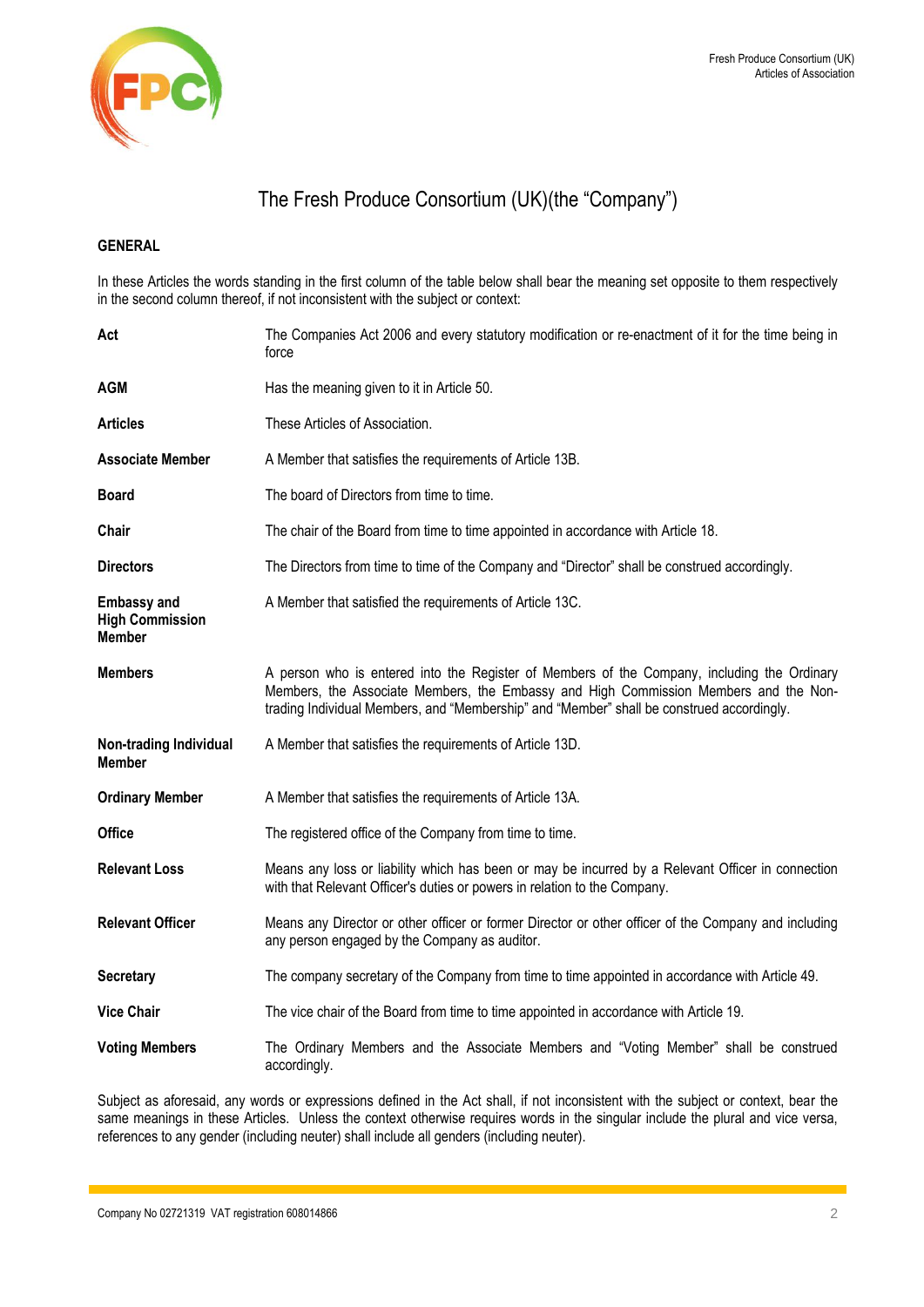

## **OBJECTS AND POWERS**

- 1. The Company's objects and powers are as follows:
	- A To bring together, coordinate, organise, liaise, represent, support and advise those who conduct business, or are otherwise interested, in any aspect or sector of the fresh produce and flower industry in the United Kingdom regardless of product source or business location, to unify the fresh produce and flower industry into one representative organisation and to engage in any activity considered appropriate by the Directors on behalf of any Member or ancillary or associated to those activities referred to above;
	- B To represent and advise the industry or any Member in respect of any negotiations, consultations and any other activity with businesses, governmental bodies and other organisations (regardless of whether such other bodies are Members or not ) anywhere in the world;
	- C To procure the Company to be registered or recognised in any part of the world;
	- D To do all or any of the things or matters aforesaid in any part of the world either as principals, agents, contractors or otherwise, and by or through agents, brokers, sub-contractors or otherwise and either alone or in conjunction with others; and
	- E To do all such other things as may be deemed incidental or conducive to the achievement of the Company's objects or any of them.
- 2. The liability of the Members is limited.
- 3. Every Member of the Company undertakes to contribute such amount as may be required (not exceeding £1) to the Company's assets if it should be wound up while he is a Member or within one year after he ceases to be a Member, for payment of the Company's debts and liabilities contracted before he ceased to be a Member, and of the costs, charges and expenses of winding up, and for the adjustment of the rights of the Members among themselves.
- 4. Subject to and without prejudice to Article 5, the income and property of the Company shall be applied solely towards the promotion of its objects as set out in these Articles and no portion thereof shall be paid or transferred, directly, or indirectly, by way of dividend, bonus or otherwise howsoever by way of profit to the Members of the Company provided that nothing herein shall prevent any payment in good faith by the Company:
	- A of reasonable and proper remuneration to any Member, Director, officer or servant of the Company for any services rendered to the Company;
	- B of interest on money lent by any Member to the Company at a reasonable and proper rate per annum not exceeding 2 percent less than the published base lending rate of a clearing bank to be selected by the Directors:
	- C of reasonable and proper rent for premises demised or let by any Member to the Company; and
	- D to any Director for out-of-pocket expenses.
- 5. If upon the winding-up or dissolution of the Company there remains, after the satisfaction of all its debts and liabilities, any property whatsoever, the same shall be paid to or distributed among the Members of the Company in such proportions as determined and approved by 90% of the Voting Members. In order for a members voluntary winding up of the Company to be undertaken, approval of not less than 90% of the Voting Members shall be required.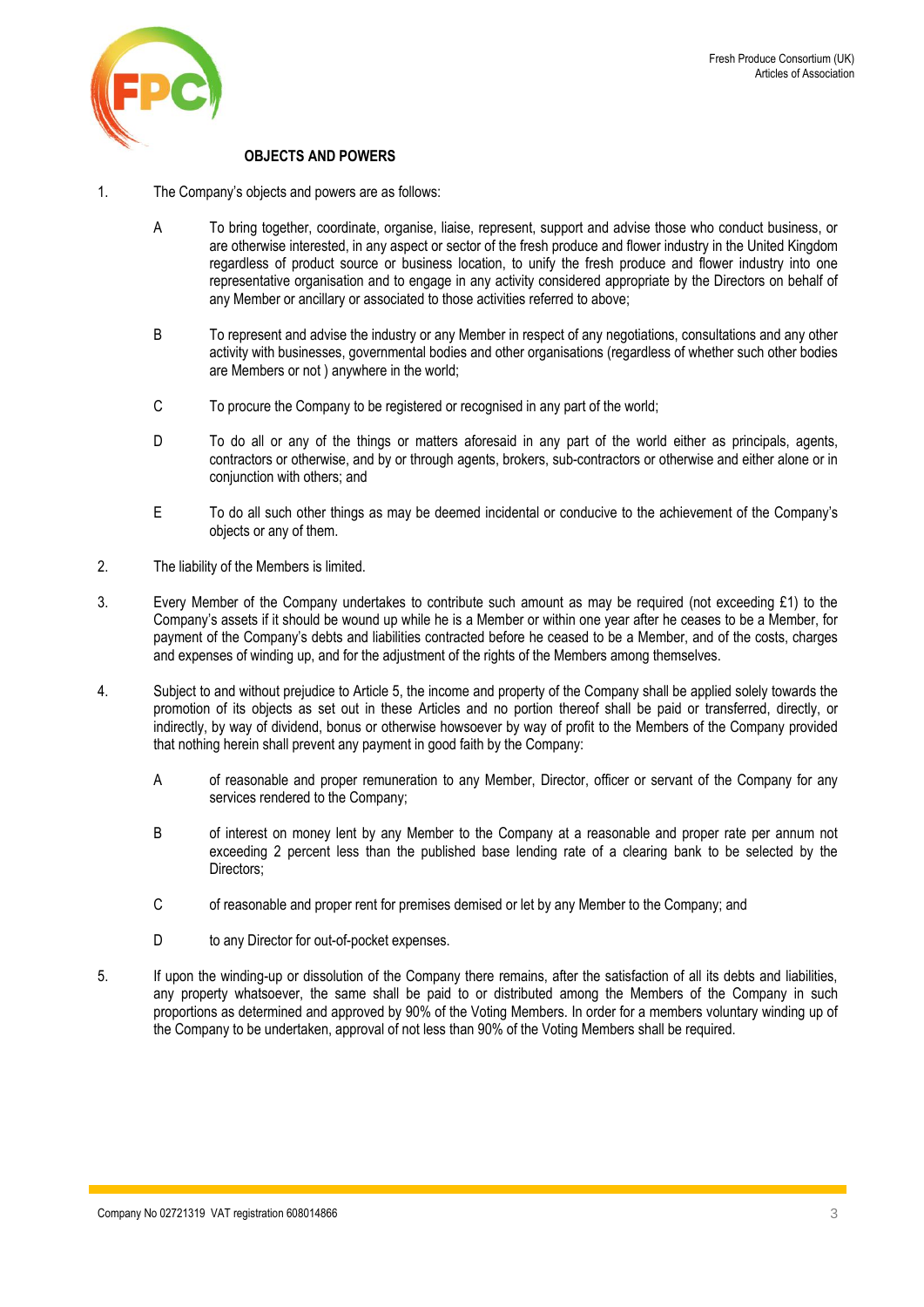

## **MEMBERSHIP**

- <span id="page-3-0"></span>6. For the purposes of registration, the number of Members of the Company is declared to be unlimited.
	- A The Members of the Company, at the date of adoption of these Articles, are the persons named as Members in the Register of Members on that date.
	- B Admission of any Member to the Membership shall be at the sole discretion of the Chief Executive Office, the Chair and the Vice Chair (to be decided by any two or more of them) who shall be entitled to refuse Membership to any individual or organisation without giving reasons for such refusal.
- 7. Every applicant for Membership shall complete and submit an application addressed to the Company for the approval of the Chief Executive Office, the Chair and the Vice Chair in accordance with Articl[e 6B](#page-3-0).
- 8. Each Membership shall be ongoing and shall renew automatically on 1 January of each year. A Member shall be obliged to comply with these Articles and pay to the Company such Membership costs, fees and charges as determined by the Directors from time to time, until such time as such Member's Membership ceases in accordance with Article [9.](#page-3-1) The rights and privileges of a Member shall not be transferable and shall cease upon his ceasing to be a Member in accordance with these Articles.
- <span id="page-3-1"></span>9. A Member shall automatically cease to be a Member of the Company:
	- A if he gives not less than six months' notice in writing to the Company that he resigns his Membership, expiring at the end of the then current year of Membership (being the year in respect of which his last annual Membership fee was paid). For the avoidance of doubt, cessation shall be effective from expiry of the notice and during the notice period the Member shall remain fully liable for all cost, fees and expenses relating to his Membership (and, on cessation, Article 10 shall apply);
	- B if he, being a corporation, goes into liquidation, is wound up or is dissolved, or if he, being an individual, dies or becomes of unsound mind or bankrupt or enters into any composition with his creditors (and, for the avoidance of doubt, on cessation, Article 10 and Articl[e 11](#page-3-2) shall apply);
	- C if any Membership fee or other Membership cost payable by him pursuant to these Articles remains unpaid within 90 days of the date due and the Directors, at any time and at their discretion while any part of such amount remains outstanding to the Company, resolve to terminate his Membership. For the avoidance of doubt the Member shall remain fully liable for all costs, fees and expenses relating to his Membership up to and including the date the Directors resolve to terminate his Membership (and, for the avoidance of doubt, on cessation, Article 10 and Articl[e 11](#page-3-2) shall apply); or
	- D if in the opinion of Board, he is guilty of conduct which renders him unfit to remain a Member (and, for the avoidance of doubt, on cessation, Article 10 and Article [11](#page-3-2) shall apply),

and immediately following such cessation the Member shall be removed from the Register of Members of the Company.

- 10. The cessation of a Membership shall be without prejudice to all and any amounts owed to the Company by the relevant Member (including, without limitation, any outstanding Membership costs, fees and expenses) at the time the Membership ceases, the aggregate amount of which shall be a debt due and be immediately payable by such Member to the Company on demand.
- <span id="page-3-2"></span>11. If the Membership of any Member has ceased in accordance with Article [9B](#page-3-1), [9C](#page-3-1) o[r 9D](#page-3-1), such Member shall, in addition to any Membership costs, fees and expenses which at that time are due and payable by such Member but remain unpaid, and notwithstanding that he has ceased to be a Member, pay to the Company on demand any Membership costs, fees and expenses for which such Member would have been liable had such Member given six months' notice to resign his Membership in accordance with Article [9](#page-3-1)A above (such six months' notice being deemed to commence on the date of cessation of his Membership).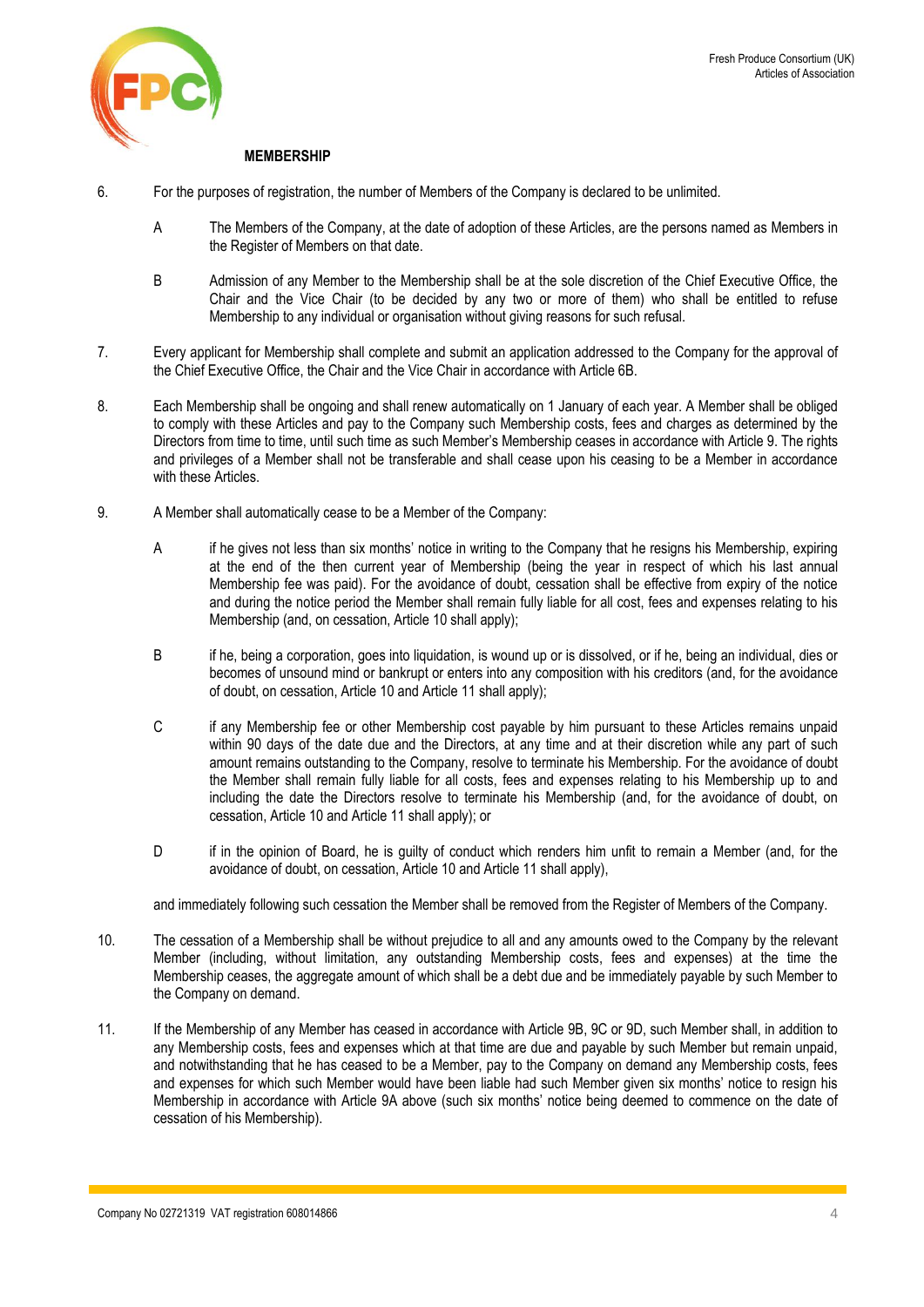

- 12. At the date of adoption of these Articles Members shall consist of four classes:
- A Ordinary Members;
- B Associate Members;
- C Embassy and High Commission Members; and
- D Non-trading Individual Members.

## <span id="page-4-0"></span>13.

- A Ordinary Members are Members who are:
	- (i) primarily engaged in the buying and selling of fresh produce, flowers and/or plants as wholesalers;
	- (ii) primarily growers and/or packers of fresh produce, flowers and/or plants grown in the United Kingdom, the European Union or worldwide or imported from the European Union or worldwide;
	- (iii) primarily involved in importing fresh produce, flowers and/or plants into the United Kingdom from the European Union or worldwide;
	- (iv) primarily engaged in the retailing of fresh produce, flowers and/or plants to consumers;
	- (v) primarily involved in one or a combination of the activities mentioned in Articles [13.](#page-4-0)A.(i) to [13.A](#page-4-0).(iv) inclusive; or
	- (vi) classified by the Board as an Ordinary Member,

and, in respect of each of Articles 13A (i) to (v) (inclusive) above, such activity may be undertaken in any manner whatsoever including on-line, via ecommerce and/or through any other form of virtual business.

- B Associate Members who are:
	- (i) Members whose business, operation or activities (whether undertaken in the United Kingdom, the European Union or worldwide) are not included in Articles [13.](#page-4-0)A.(i) t[o 13.](#page-4-0)A.(iv) but are associated with, or are materially ancillary to, any business, operation or activity that is included in Articles [13.](#page-4-0)A.(i) to [13.](#page-4-0) A.(iv); or
	- (ii) classified by the Board as an Associate Member.
- C Embassy and High Commission Members who are:
	- (i) any Member who is an Embassy or a High Commission and whose operations or activities (whether undertaken in the United Kingdom, the European Union or worldwide) are associated with, or are ancillary to, any business, operation or activity that is included in Article[s 13.A](#page-4-0).(i) t[o 13.](#page-4-0) A.(iv); or
	- (ii) classified by the Board as an Embassy and High Commission Member.
- D Non-trading Individual Members who are:
	- (i) any Member who is an individual sole trader and whose operations or activities (whether undertaken in the United Kingdom, the European Union or worldwide) are associated with, or are ancillary to, any business, operation or activity that is included in Articles [13.A](#page-4-0).(i) to [13.](#page-4-0) A.(iv); or
	- (ii) classified by the Board as a Non-trading Individual Member.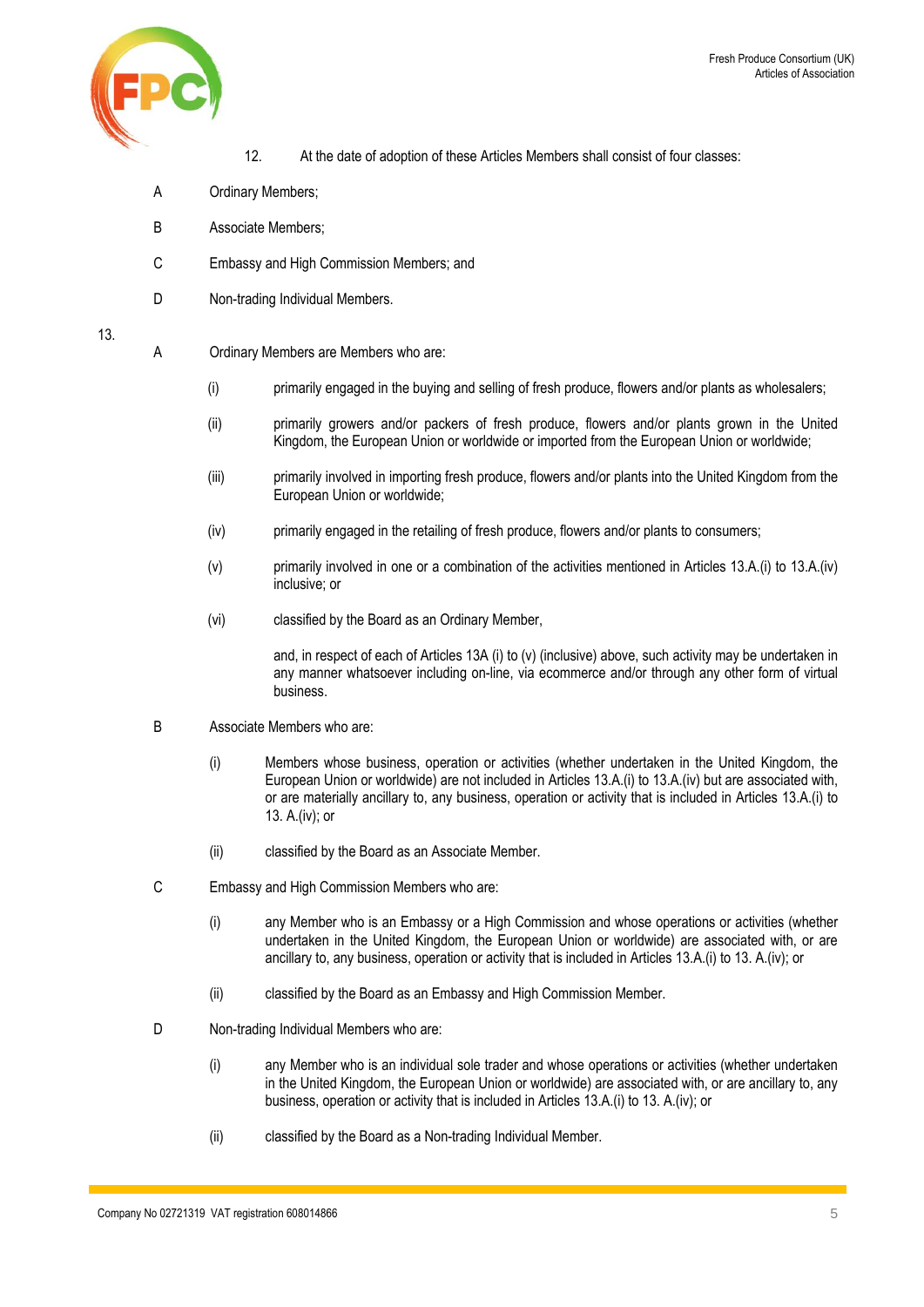

- 14. The Members shall be entitled to participate or benefit in the rights prescribed to them pursuant to these Articles and by law, only to such extent and at such times as the Board may from time to time decide.
- 15. The Board may make rules governing the admission and classification of Members, the rights and privileges of Members, conditions of Membership and the governance and administrative matters of the Company, as the Board sees fit. Where a conflict or inconsistency arises between any rule made under this Article 15 and these Articles, then these Articles shall prevail to the extent of such conflict or inconsistency.
- 16. Every Member shall pay an annual subscription to the Company in such amount as the Board shall decide.

# **THE BOARD**

- 17. The Company shall be managed by the Board, who shall appoint a Chief Executive Officer and other staff as may be considered necessary.
- <span id="page-5-0"></span>18. The Directors may appoint a Director to chair meetings of the Board. The person so appointed for the time being is known as the Chair. The Directors may terminate the Chair's appointment at any time.
- <span id="page-5-1"></span>19. The Directors may appoint a Director to vice-chair meetings of the Board. The person so appointed for the time being is known as the Vice-Chair. The Directors or the Chair may terminate the Vice-Chair's appointment at any time.
- <span id="page-5-3"></span>20. The Board shall consist of a minimum of seven person appointed in accordance with these Articles. If the Board shall so determine the number of persons elected to the Board may be increased up to a maximum of ten or decreased provided that the number of persons elected to the Board does not fall below seven. Subject to the provisions of Article [21](#page-5-2) each person elected to the Board shall be elected for a period of:
	- A three years if approved by the Board; or
	- B two years in all other circumstances,

and such person elected to the Board shall retire at the next AGM when the relevant term, referred to in Articles [20A](#page-5-3) and [20B](#page-5-3) above, expires.

- <span id="page-5-2"></span>21. If the Company, at the AGM at which a Director retires by rotation, does not fill the vacancy the retiring Director shall, if willing to act, be deemed to have been reappointed for a period of two years unless at the AGM it is resolved not to fill the vacancy or unless a resolution for the reappointment of the Director is put to the meeting and is not passed.
- <span id="page-5-4"></span>22. No person, other than a Director retiring by rotation, shall be appointed or reappointed as a Director at any AGM unless:
	- A he is recommended by the Board; or
	- B not less than 14 nor more than 35 clear days before the date of the meeting, a notice executed by a Voting Member qualified to vote at the meeting has been given to the Company of the intention to propose that person for appointment or reappointment stating the particulars which would, if he or she were so appointed or reappointed, be required to be included in the Company's Register of Directors together with a notice executed by that person of his willingness to be appointed or reappointed.
- 23. Not less than 7 nor more than 28 clear days before the date of each AGM, the Company shall give notice to all Voting Members of any person who is eligible, pursuant to either Articl[e 22A](#page-5-4) or Articl[e 22B](#page-5-4), to be considered for appointment as a Director. The notice shall give the particulars of that person which would, if he were so appointed or reappointed, be required to be included in the Company's Register of Directors.
- 24. Subject as aforesaid the Company may by ordinary resolution appoint a person who is willing to act to be a Director either to fill a vacancy or as an additional Director and may also determine the rotation in which Directors are to retire.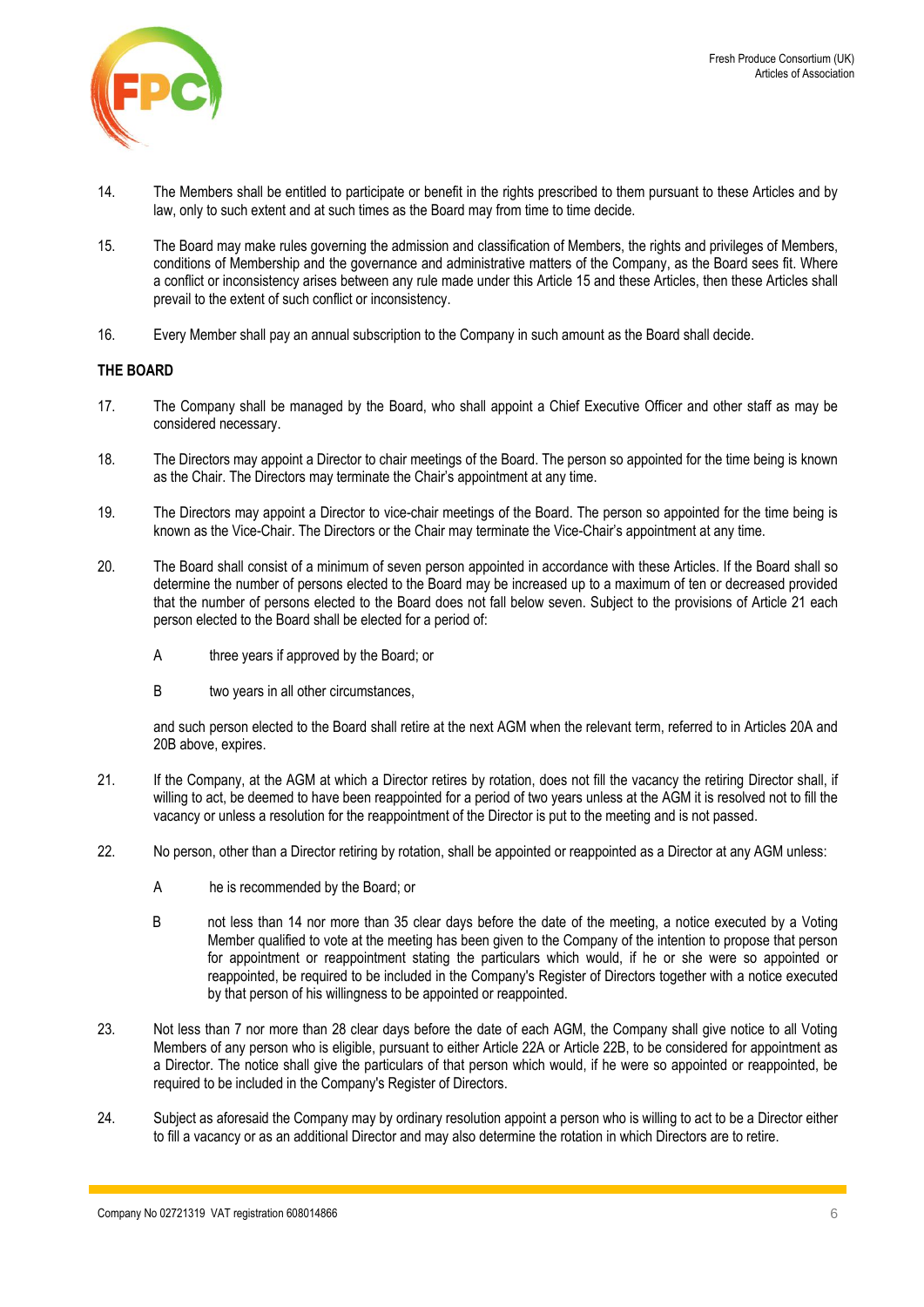

25. The Board may appoint a person who is willing to act to be a Director, to fill a vacancy, provided that the appointment does not cause the number of Directors to exceed any number fixed by or in accordance with these Articles as the maximum number of Directors. The Director so appointed shall hold office only until the next following AGM and shall not be taken into account in determining the Directors who are to retire by rotation at that AGM. If not reappointed at such AGM he or she shall vacate office at the conclusion of such AGM.

- 26. Subject as aforesaid, a Director who retires at an AGM may, if willing to act, be reappointed. If he or she is not reappointed, he or she shall retain office until the meeting appoints someone in his or her place and if it does not do so until the end of the meeting.
- 27. In addition to the elected Directors the Board may resolve to co-opt up to 6 Members at any time to attend and speak at meetings of the Board. Any Members who are co-opted to the Board will be entitled to vote and count towards quorum on all issues except on the election of the Chair, the Vice Chair, the Chief Executive Officer or any Director.
- 28. Members co-opted to the Board shall vacate office at the first Board meeting after 1st June each year but may be reappointed by the Board either at that meeting or subsequently.
- 29. The Board may at any time resolve to remove a co-opted Member and, in that event, the co-opted Member's term of office shall cease with immediate effect.
- 30. Any Member shall be eligible for election as a Director. In the case of a corporate Member, the corporate Member may nominate an officer who shall be entitled to be elected or co-opted to the Board on behalf of that corporate Member and, who shall be entitled to exercise all the powers of that Member including the right to vote and form part of a quorum. A person who is not a Member (or an officer of a corporate Member) may be elected as a Director (each a "**Non-Member Director**") in accordance with Article 22, Article 24 or Article 25 provided that and notwithstanding any other provision of these Articles, at any time, there are no more than 2 Non-Member Directors holding office in the Company.
- 31. The Board may require a Director to vacate office immediately if:
	- A the Director resigns office by sending a written resignation to the Secretary;
	- B the Director is prohibited by law or disqualified from acting as a Director;
	- C the Director ceases to be eligible for appointment as a Director;
	- D the Director is absent, otherwise than by reason of illness, from four consecutive meetings of the Board without the prior consent of the Board;
	- E the Member with whom the Director is affiliated ceases to be a Member;
	- F the Director is declared bankrupt or makes any arrangement with or for the benefit of his creditors or has a county court administration order made against him under the County Court Act 1984;
	- G the Director is convicted of any criminal offence (other than an offence under any road traffic legislation in the United Kingdom or elsewhere for which a fine or non-custodial penalty is imposed); or
	- H the Director is guilty of any fraud or dishonesty or acts in any manner which in the opinion of the Board brings or is likely to bring the Company into disrepute or is materially adverse to the interests of the Company.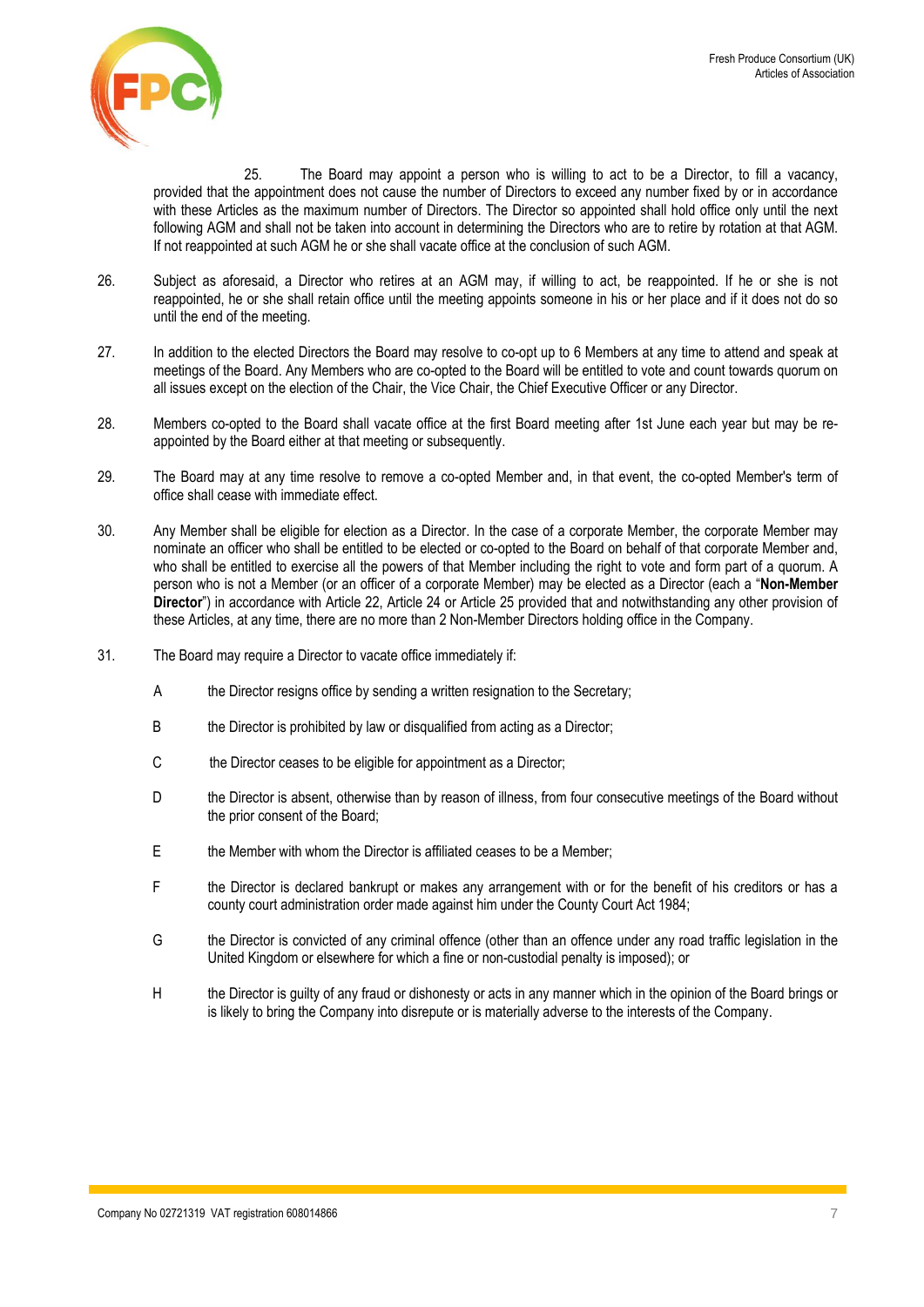

#### **POWERS OF THE BOARD**

32. Subject to the provisions of any Act of Parliament or of these Articles and to such regulations being not inconsistent with any such provisions as may be prescribed by the Company in general meeting or at an AGM, the business of the Company shall be managed by the Board who may carry out and exercise all the objects and powers of the Company and may decide all things under these Articles which are left to the opinion and discretion of the Board. No regulations made by the Company in general meeting or at an AGM shall invalidate any prior act of the Board which would have been valid if such regulation had not been made.

Without prejudice to the generality of the foregoing the Board may:

- A appoint from time to time any one or more of their number or any other person to any special office or to perform or render any duties or services for the Company on such terms as to the payment of remuneration and expenses, and with such powers and authorities and for such a period as they deem fit, and may, subject to the terms of any agreement in any particular case, revoke any such appointment;
- B borrow or raise money upon such terms as they deem fit, and for the purpose of securing the same, pay interest, or for any other purposes, create mortgages or charges of any description on the property of the Company, both present and future;
- C make, draw, accept, endorse and negotiate cheques or other negotiable instruments, provided that every such instrument drawn, made or accepted shall be signed by such persons as the Board may appoint for the purpose;
- D invest, deal with or lend the funds of the Company in such manner and for such purposes as they deem fit;
- E purchase and take leases of real property and sell, let or otherwise dispose of all or any part of the property of the Company upon such terms and conditions as they deem fit; and
- F sign as a deed any document approved by the Board, provided that such document be signed by at least one Director and counter-signed by another Director or other officer appointed for the purpose by the Board.

# **PROCEEDINGS OF THE BOARD**

- 33. The Board shall meet for the despatch of business, adjourn and otherwise regulate their meetings as they think fit and may determine the quorum necessary for the transaction of business. Unless otherwise fixed by the Board, the quorum shall be five Directors who are eligible to vote and count towards the quorum in respect of the matters to which the relevant meeting relates.
- 34. The Chair, or failing him, the Vice Chair shall be chair at every meeting of the Board but if neither the Chair, nor the Vice Chair are present within fifteen minutes after the time appointed for the meeting, or being present declines to take the chair, then the Board shall choose one of their number to act as chair of the meeting.
- 35. The Chair may, and the Secretary on the request of any three Directors (not including any Director who is also the Secretary) shall, summon a meeting of the Board.
- 36. A meeting of the Board at which a quorum is present shall be competent to exercise all or any of the authorities, powers and discretions vested in or exercisable by the Board.
- 37. Questions arising at any meeting of the Board shall be decided by a majority of votes. Subject to Articles [46,](#page-8-0) [47](#page-8-1) and [48](#page-8-2) every Director, including the Chair, shall have one vote and in the case of an equality of votes the Chair of the meeting shall have a casting vote.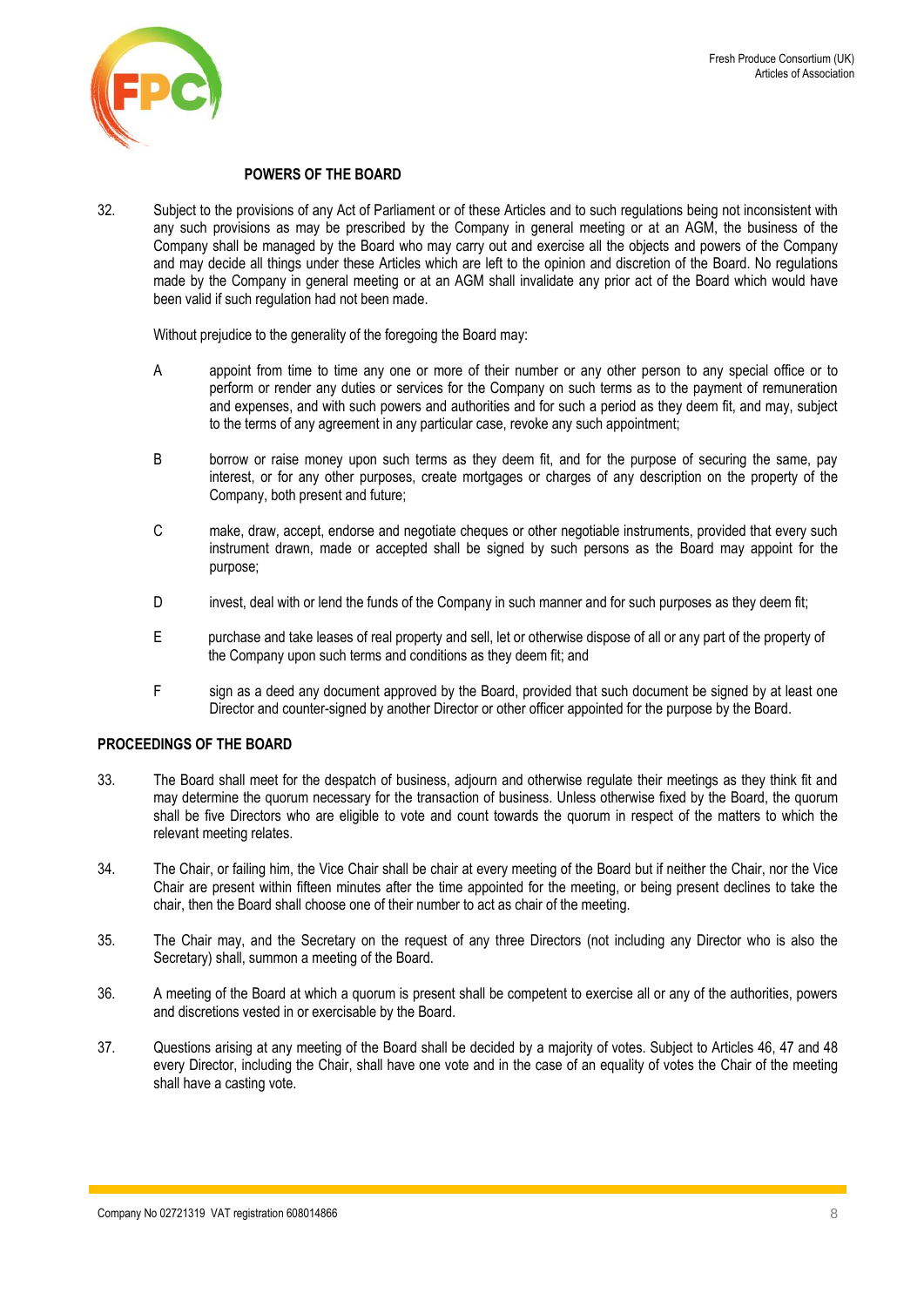

38. The Board shall cause minutes to be made of all resolutions and proceedings of general meetings, each AGM and of meetings of the Board and sub-committees, and any such minutes, if signed by the person purporting to be the Chair of the meeting to which they relate, or at which they are read, shall be received as prima facie evidence of the facts therein stated.

- <span id="page-8-3"></span>39. The Board may delegate any of its authorities, powers and discretions as they think fit to committees consisting of two or more persons (who need not necessarily be Directors).
- 40. The Chair of the Board shall be an ex-officio member of every such committee. The chair of any such committee shall be appointed by the Board. The quorum necessary for the transaction of business at a meeting of such a committee shall be two members of that committee.
- <span id="page-8-4"></span>41. A resolution in writing signed by every Director (who would be eligible to vote and count towards the quorum if the matter were to be considered at a meeting of the Board (each an "**Eligible Director**")) or of any committee appointed under Article [39](#page-8-3) shall be as valid and effectual as if it had been passed at the meeting of the Board, or as the case may be, such committee. In the case of a resolution in writing signed by the Directors, a decision may not be taken in accordance with this Article [41](#page-8-4) if the Eligible Directors would not have formed a quorum at a meeting of the Board.
- <span id="page-8-5"></span>42. A Director may from time to time nominate any person approved by the Board as his substitute to attend and vote in his place at any meeting of the Board or of any committee of which he is a member and may cancel any such nomination. Any appointment or cancellation under this Article [42](#page-8-5) shall be in writing under the hand of the appointing person and shall be served on the Company at the Office.
- 43. A substitute so nominated shall be entitled to notice of every such meeting and to attend and vote at any such meeting at which his appointer is not personally present, and generally at such meeting to have and exercise all the powers, rights, duties and authorities of his appointer.
- 44. A substitute so nominated shall be reckoned for the purpose of constituting a quorum. He shall also be entitled in the absence from the United Kingdom of his appointer to sign on the latter's behalf a resolution in writing of the Board or of any committee. He shall be an officer of the Company and shall alone be responsible for his own acts and defaults and he shall not be deemed to be an agent of his appointer.
- 45. If an appointer shall cease to hold office as a Director the appointment of his substitute shall thereupon immediately cease and determine.
- <span id="page-8-0"></span>46. Following any matter being put to the Directors, they may, in accordance with the requirements and procedure that they determine and on such terms as they think fit, authorise any situation in which a Director has or can have, a direct or indirect interest that conflicts or possibly may conflict, with the interests of the Company (a "**Conflict**") proposed to them by any Director which would, if not authorised, involve a Director (an "**Interested Director**") breaching his duty to avoid conflicts of interest under section 175 of the Act.
- <span id="page-8-1"></span>47. Notwithstanding Article [46,](#page-8-0) any Interested Director shall not be eligible to vote or count towards quorum in respect of the Board's consideration of whether to authorise that Interested Director's Conflict.
- <span id="page-8-2"></span>48. Subject to sections 177(5) and 177(6) and sections 182(5) and 182(6) of the Act, and provided he has declared the nature and extent of his interest in accordance with the requirements of the Act, a Director who is in any way, whether directly or indirectly, interested in an existing or proposed transaction or arrangement with the Company:
	- A may be a party to, or otherwise interested in, any transaction or arrangement with the Company or in which the Company is otherwise (directly or indirectly) interested;
	- B shall be entitled to vote and count towards quorum for the purposes of any proposed decision of the Directors (or committee of directors) in respect of such existing or proposed transaction or arrangement in which he is interested;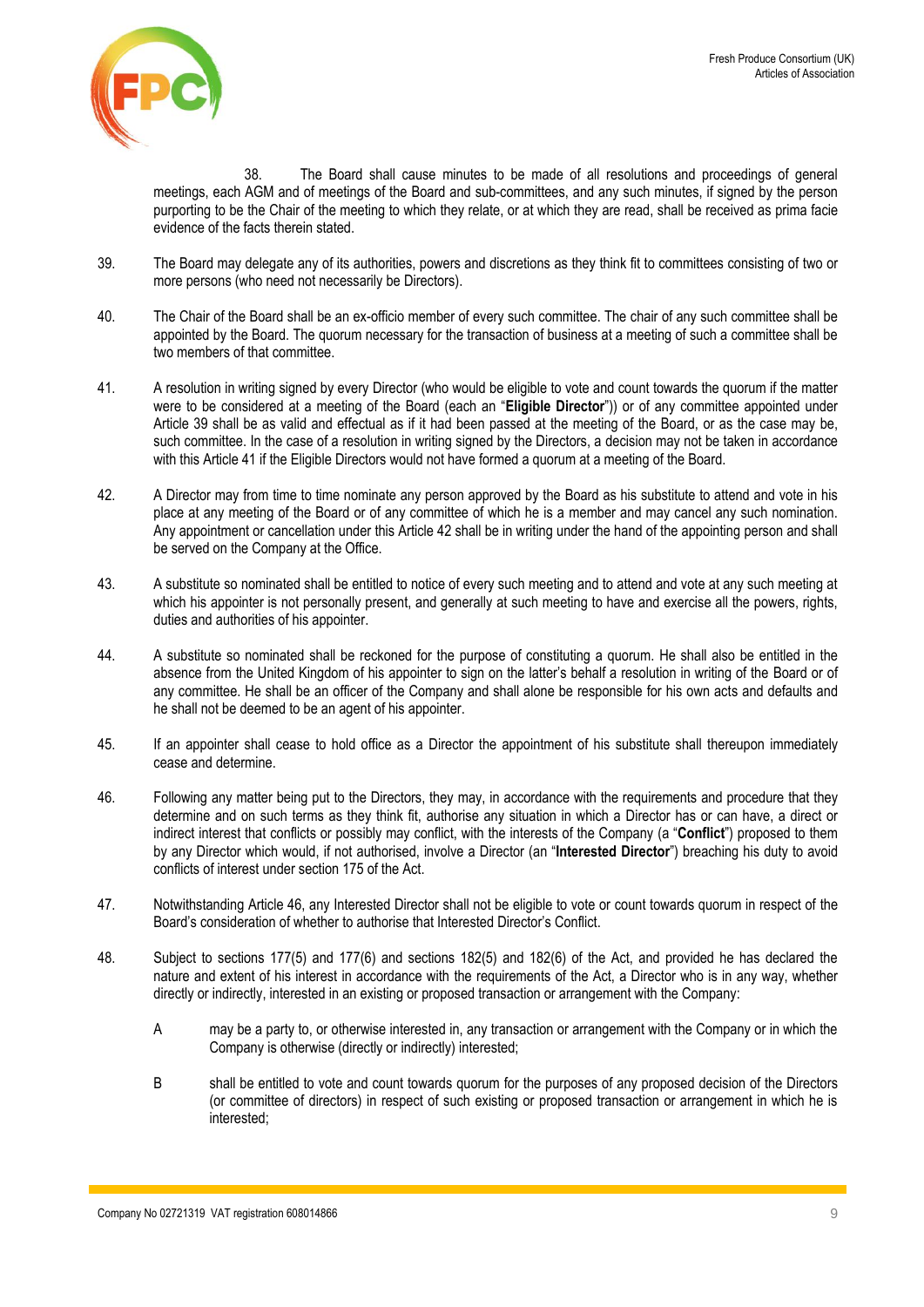

C shall be entitled to vote at a meeting of Directors (or of a committee of the Directors) or participate in any unanimous decision, in respect of such existing or proposed transaction or arrangement in which he is interested;

- D may act by himself or his firm in a professional capacity for the Company (otherwise than as auditor) and he or his firm shall be entitled to remuneration for professional services as if he were not a Director;
- E may be a Director or other officer of, or employed by, or a party to a transaction or arrangement with, or otherwise interested in, any body corporate in which the Company is otherwise (directly or indirectly) interested; and
- F shall not, save as he may otherwise agree, be accountable to the Company for any benefit which he (or a person connected with him (as defined in section 252 of the Act)) derives from any such transaction or arrangement or from any such office or employment or from any interest in any such body corporate and no such transaction or arrangement shall be liable to be avoided on the grounds of any such interest or benefit nor shall the receipt of any such remuneration or other benefit constitute a breach of his duty under section 176 of the Act.

## **COMPANY SECRETARY**

<span id="page-9-1"></span>49. The Directors may appoint any person who is willing to act as the secretary for such term, at such remuneration and upon such conditions as they may think fit and from time to time remove such person and, if the Directors so decide, appoint a replacement, in each case by a decision of the Directors.

#### **MEETINGS OF THE MEMBERS**

- <span id="page-9-0"></span>50. An Annual General Meeting of the Company (an "**AGM**") shall be held at least once in every calendar year at such place and time (being not more than fifteen months after the holding of the last preceding AGM) as the Board prescribe. All general meetings other than AGM's shall be called general meetings.
- 51. The Board may, whenever they think fit, convene a general meeting of the Company.
- 52. In the case of an AGM or of a general meeting for the passing of a special resolution, at least fourteen clear days' notice, specifying the day, time and place of the meeting and the general nature of the business to be transacted thereat (and in the case of an AGM specify the meeting as such), shall be given in writing in the manner hereinafter mentioned to all Members and to the auditors of the Company. A special resolution may be proposed and passed at a meeting of which less than fourteen days' notice has been given, provided that not less than 95 percent of the Voting Members having the right to attend and vote at that meeting have agreed.
- 53. In every notice calling a general meeting or an AGM of the Company there shall appear with reasonable prominence a statement that a Voting Member is entitled to appoint a proxy to attend and vote instead of him and that a proxy need not also be a Member.
- 54. The accidental omission to give notice to, or the non-receipt of notice by, any person entitled to receive notice shall not invalidate the proceedings at any general meeting or AGM.
- 55. All business shall be deemed special that is transacted at a general meeting or at an AGM, with the exception of the consideration of the accounts, balance sheets, and the reports of the Board and auditors, and the appointment of, and the fixing of the remuneration of, the auditors or as otherwise specified in these Articles.
- 56. The Chair or, failing him, the Vice Chair, or failing him, some other Director nominated by the Board shall be the chair at every general meeting and AGM, but if none of them shall be present within fifteen minutes after the time appointed for the meeting or being present declines to take the chair the Voting Members present shall choose one of their number to act as chair of the meeting.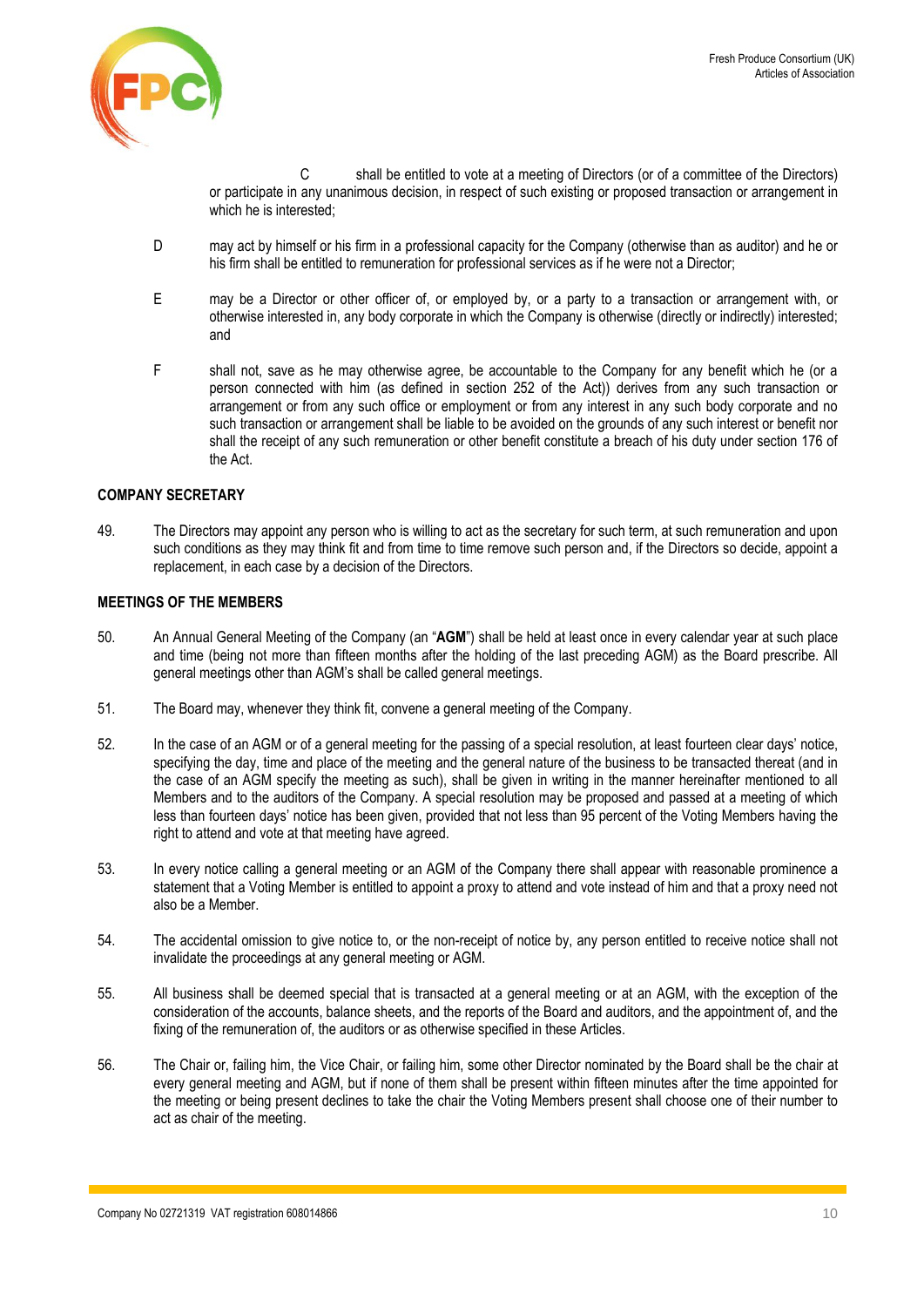

57. No business shall be transacted at any general meeting or AGM unless a quorum is present. Six Voting Members present in person or by proxy shall be a quorum at a general meeting or an AGM. If within half-anhour from the time appointed for the meeting a quorum is not present, the meeting shall stand adjourned to such day and time in the week and to such place as may be appointed by the Chair of the meeting. At the adjourned meeting, the Voting Members present in person or by proxy shall form a quorum.

- 58. The Chair may, with the consent of the meeting, adjourn any general meeting or AGM at which a quorum is present from time to time and from place to place. No notice of an adjourned meeting need be given unless it is adjourned for fourteen clear days or more in which case seven clear days' notice should be given specifying the time, place and date of the adjourned meeting. No business shall be transacted at an adjourned meeting other than the business left unfinished at the meeting from which the adjournment took place.
- 59. Every question submitted to a general meeting or an AGM shall be decided, in the first instance, by a show of hands of the Voting Members, and unless a poll is demanded, a declaration by the Chair that a resolution has been passed or lost, or passed or not passed by a particular majority, and an entry to that effect in the minute book of the Company shall be sufficient evidence of the fact.
- <span id="page-10-0"></span>60. A poll may be demanded (immediately following the declaration by the Chair) by the Chair or by any two Voting Members present in person or by proxy. If a poll is demanded the Chair of the meeting shall decide whether the same is to be taken forthwith or at an adjourned meeting or by means of polling papers.
- 61. If the poll be taken at an adjourned meeting the same shall be held on such day (not being less than seven days nor more than fourteen days after the general meeting or the AGM (as applicable)) and at such time and place as the Chair shall before the conclusion of the meeting direct. If the poll is taken by means of polling papers the same shall be issued to the Voting Members not later than ten days after the general meeting or the AGM (as applicable) and shall be deposited by the Voting Members at the Office not later than twenty-one days after the general meeting or the AGM (as applicable).
- 62. Polling papers shall be in such form as the Board shall prescribe. The result of the poll shall be deemed to be the resolution of the general meeting or the AGM (as applicable) at which the poll was demanded. A poll demanded by the Chair of that particular meeting pursuant to Article [60](#page-10-0) hereof or upon any question of adjournment shall be taken at the meeting without adjournment.
- 63. The demand of a poll shall not prevent the continuance of a meeting for the transaction of any business other than the question on which a poll has been demanded, and the demand for a poll may be withdrawn.

# **VOTES OF THE MEMBERS**

- 64. At a general meeting and an AGM each Voting Member and the Chair, shall each have one vote both on a show of hands and upon a poll. Votes may be given either personally or by proxy. In the case of an equality of votes the Chair of the meeting shall both on a show of hands and on a poll, have a casting vote.
- 65. Embassy and High Commission Members and Non-trading Individual Members shall not be entitled to vote on any matter including the appointment of any Director.
- 66. Any Voting Member (being a corporation) may at any time authorise such person as it thinks fit to act as its representative at any general meeting or AGM, and a person so authorised shall be entitled to exercise the same powers on behalf of the corporation which he represents (including the power of forming part of a quorum) as that corporation could exercise if it were an individual Member.
- 67. Any such authorisation shall be notified in writing to the Company by the secretary or a director of the corporation and such notification shall be conclusive evidence that the authorisation has been duly given.
- 68. The instrument appointing a proxy shall be in writing under the hand of the appointer (being a Voting Member) or of his attorney duly authorised in writing, or if the appointer (being a Voting Member) is a corporation either signed as a deed or under hand by an officer or attorney of such corporation so authorised. A proxy need not be a Member.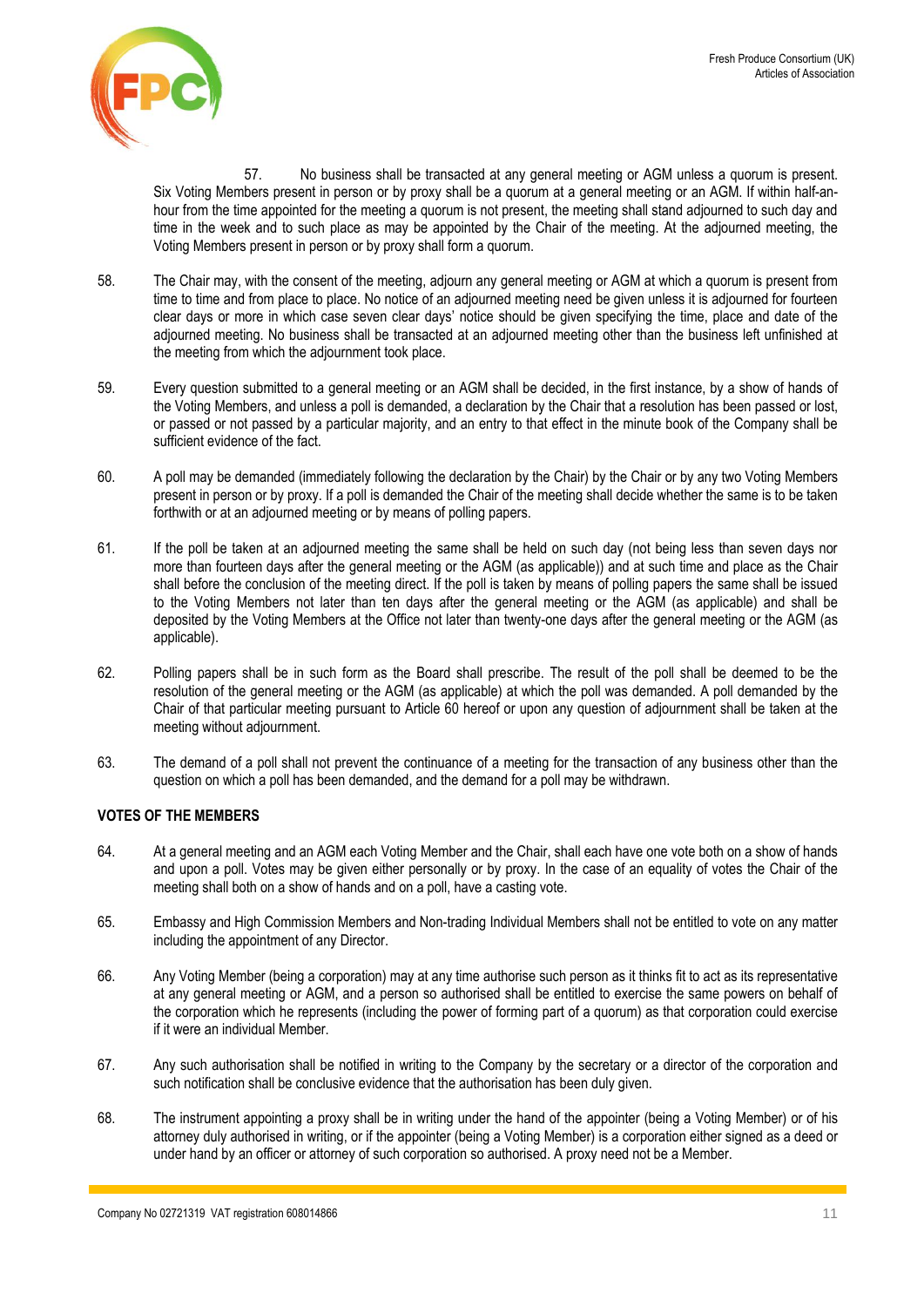

69. A proxy shall have the same rights as his appointer to speak or demand a poll at a meeting. The instrument appointing a proxy shall be deposited at the Office not less than twenty-four hours before the time appointed for holding the meeting or adjourned meeting at which the person named in the instrument proposes to vote. An instrument of proxy may be in any common form.

- 70. The Company shall keep books of account in accordance with the Act at the Office or (subject to the provisions of the Act) at such other places as the Board thinks fit. The books shall at all times be open to inspection by the Directors. Save as authorised by law or as provided for in these Articles, no Member shall have the right to inspect any books of account or other document of the Company.
- 71. At each AGM the Board shall, in accordance with the Act, lay before the Company balance sheets, income and expenditure accounts and auditors' reports (if applicable) and every document required by law to be annexed to them (together the "**AGM Documents**"). Any report of the auditors shall be read before the Company at the AGM and shall be open to inspection to any Member.
- <span id="page-11-0"></span>72. A copy of the AGM Documents which are to be laid before the Company at an AGM, shall be either:
	- A sent to each Member and the auditors (if appointed); or
	- B made available on the Company's website and a notification of their availability shall be sent to each Member and the auditors (if appointed),

in each case at least twenty one clear days prior to the AGM.

- 73. Any document or notice sent pursuant to Article [72](#page-11-0) shall be sent (without charge) to each Member and the auditors (if appointed) at their registered office, usual place of business or such address or email address as notified by them to the Company. Such document or notice shall be sent by first class post, first class air mail or email and if properly addressed shall be deemed to have been received:
	- A if sent by email, one hour after the email was sent;
	- B if sent by first class post, forty-eight hours after posting; and
	- C if sent by first class air mail, ninety-six hours after posting.

Any document or notice made available on the Company's website shall be deemed served when it is first made available on the website or (if later) when the recipient receives (or is deemed to have received) notice of the fact that the material is available on the website.

- 74. Auditors shall be appointed (if required by law, or if the Directors otherwise decide) and, if so appointed, their duties, powers, rights and remuneration shall be regulated in accordance with the Act.
- 75. The Company may serve notice, voting paper or other document upon any Member by posting it in a first-class pre-paid letter addressed to the Member at his registered address or, in the case of a Member who is an individual, at such address as is notified by them to the Company from time to time. The document shall be deemed to have been served at the expiration of twenty-four hours after the same is posted and, in proving such service, it shall be sufficient to prove that the document was properly addressed and posted. Service may also be effected by electronic means and, if properly addressed and so sent by electronic means, shall be deemed to have been served one hour after the document or information was sent or supplied. The Company may also serve a notice, voting paper or other document upon any Member by means of a website in which case the notice, voting paper or document shall be deemed served when it is first made available on the website or (if later) when the recipient receives (or is deemed to have received) notice of the fact that the material is available on the website.